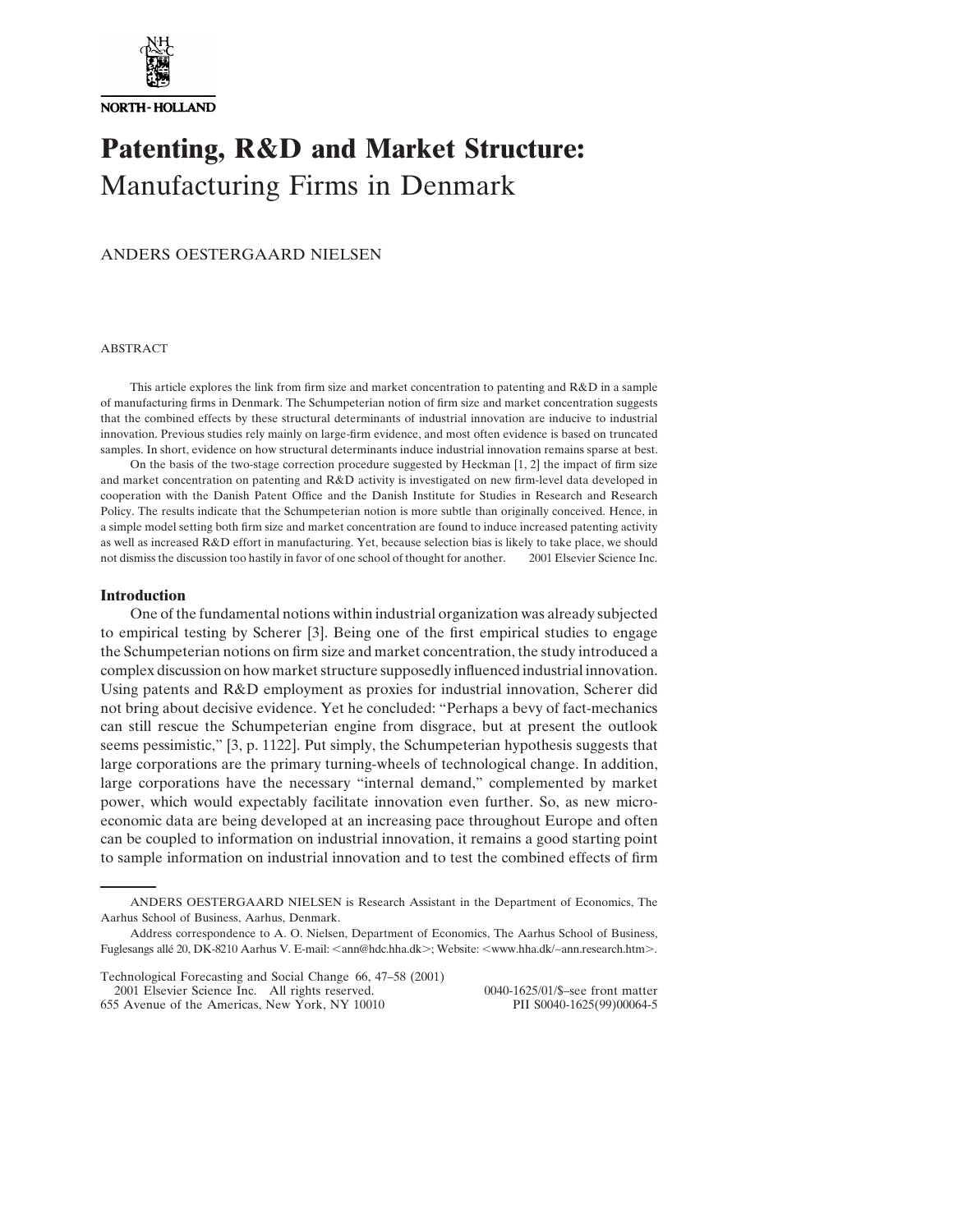size and market concentration. For further readings, see Soete [4], Cohen and Levin [5], and Baldwin and Scott [6].

Three decades after Scherer began looking for structural determinants of technological change, we realize that our insights regarding the incentives for firms to innovate and how they distinguish themselves compared to non-innovating firms remain sporadic. In Denmark, for example, only a few explorative studies on the patenting activity of firms residing in Denmark have been carried out since the late 1980s. However, within recent years, the computerization of commercial online patent databases has provided economic research an improved opportunity to retrieve large amounts of information on patents filed worldwide. Patent data are compiled by patent organizations, such as the European Patent Office, as well as other commercial patent databases designed for novice investigation of the current statue of patent applications.

For the purpose of studying patenting firms in Denmark, a database containing a naturally confined sample of patenting firms filing applications according to the European Patent Treaty was developed during 1996–1997 as part of a three-stage research strategy. The first stage investigated the total distribution of active patents issued to firms or persons with domicile in Denmark according to their application dates. On this basis, patents were additionally tracked by the first filing countries evaluating the initial pattern of designated countries by patenting firms and persons with domicile in Denmark.

The second stage consisted of developing a database of the patenting activity of firms with domicile in Denmark, filing applications according to the European Patent Treaty. The raw data were retrieved from the INPADOC online database situated in Vienna, which is administered by the European Patent Office.

The third stage was initiated in March 1998, and resulted in a full-scale patent database containing the total patent stock of firms or persons with domicile in Denmark. By autumn of 1998, the patent database was operative as the result of three years' cooperation with the Danish Patent Office.

This article takes advantage of the Danish Patent Database for Economic Research and presents results from a follow-up study on the incentive for firms to become patentactive. Previous results from the United States and Great Britain, on firms' incentives to patent are based on truncated data and mainly on large firms. This article therefore investigates the potential bias that is likely to arise when, for example, industry-level variables according to market concentration are included in an empirical model of industrial innovation.

According to the two-stage procedure suggested by Heckman [1, 2], potential selection bias can be captured in terms of a specification error. This procedure takes advantage of the properties of the binary Probit procedure. As the available sample discerns between patenting and non-patenting firms, as well as R&D and non-R&D performing firms, it can initially be argued that the underlying competitive pressure of potential innovating firms is captured by a binary-dependent variable. Hence the dependent variable takes only two values representing whether the firms are observed as patent-active or not.

The arguments for this methodology in testing the Schumpeterian assertions on market structure and innovation account for several intuitive shortcomings of the LSregression approach. First, one way of testing the simple Schumpeterian hypothesis that large, well-established firms are more innovative than small entrepreneurial-like firms would be to divide the sample into small and large firms (see Acs & Audretsch [7]). By grouping innovating firms into categories according to the observed variable, these